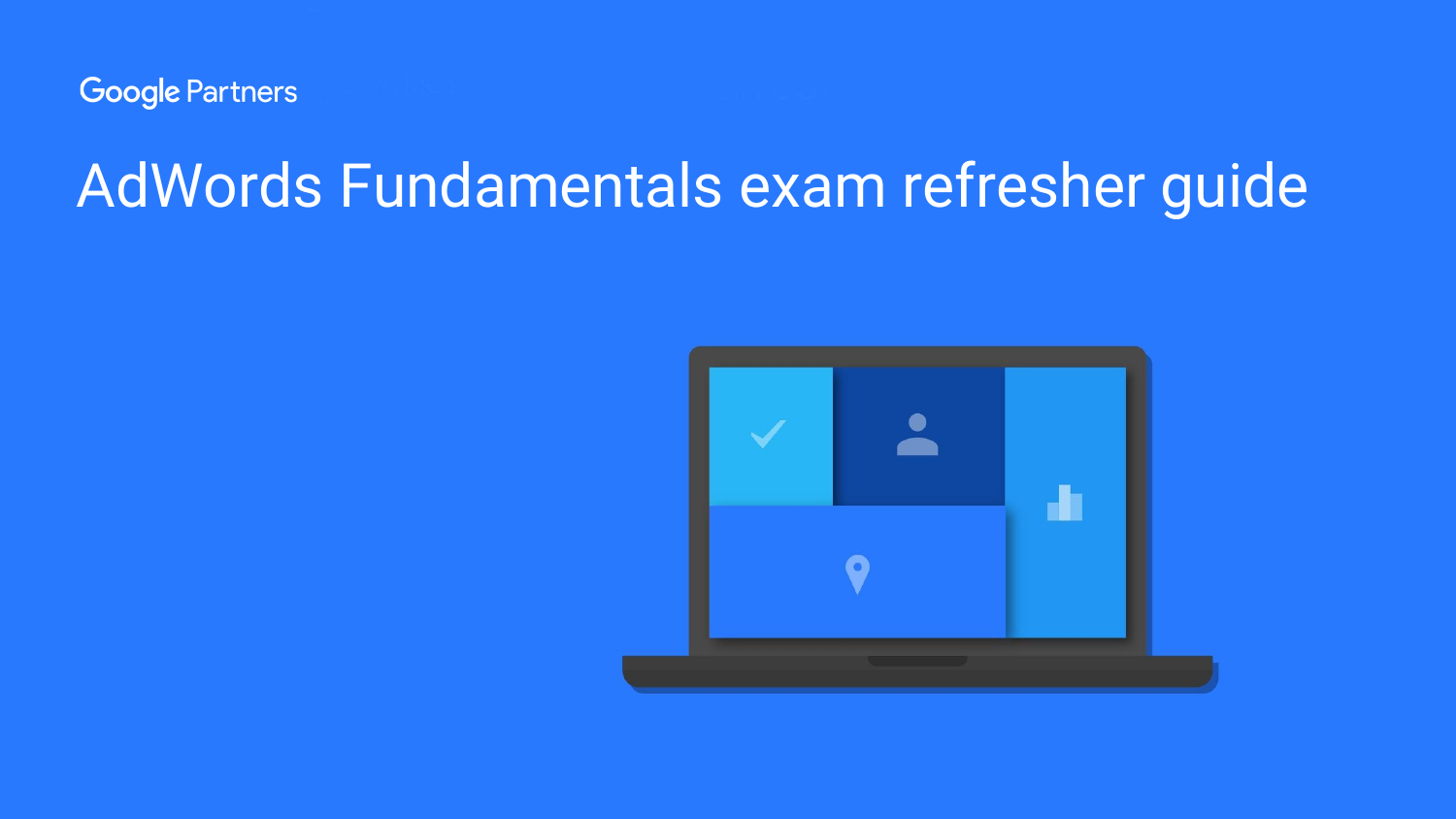Welcome to the AdWords Fundamentals exam refresher guide - the perfect way to prepare for the AdWords Fundamentals exam. We'll cover everything from the basic and intermediate aspects of online advertising and AdWords, the benefits of online advertising, how to set up and manage an AdWords campaign, and how to measure and optimize your campaign's performance.

## This handy resource is a shortened version of the full [AdWords](https://support.google.com/partners/answer/6123881)  [Fundamentals study guide](https://support.google.com/partners/answer/6123881), which is available in our Partners Help Center.

Remember that your AdWords Fundamentals exam will cover the value of online advertising, how to set up an AdWords campaign, measuring and optimizing performance and more. You can expect **100 questions** on the exam and a **120 minute** time limit. You'll need to get **80%** to pass. You'll need to pass both the AdWords Fundamentals exam and one of the other AdWords advertising exams to become AdWords certified.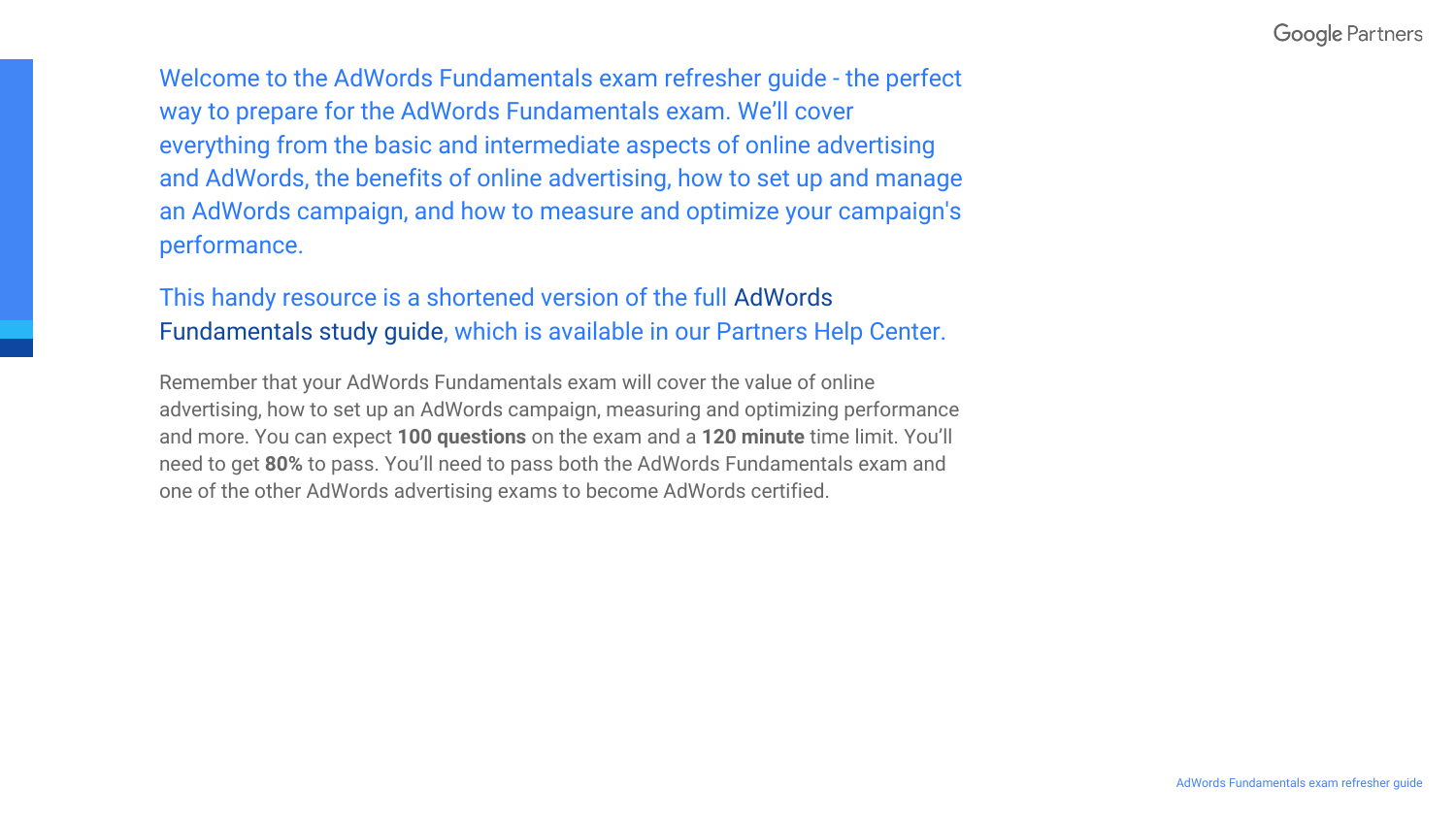## **Google Partners**

## Here's what we'll cover in this refresher guide:

## [Module 1](#page-3-0) Understanding the value of online advertising

- [1.1](#page-4-0) Benefits of online advertising and AdWords
- [1.2](#page-4-0) Google's advertising networks
- [1.3](#page-5-0) Where your ads can appear
- [1.4](#page-6-0) The quality of your ads
- [1.5](#page-6-0) What you pay

## [Module 2](#page-7-0) Setting up an AdWords campaign

- [2.1](#page-8-0) Choosing a campaign type
- [2.2](#page-8-0) Structuring your campaign
- [2.3](#page-9-0) Targeting your audience
- [2.4](#page-10-0) Setting bids and budgets
- [2.5](#page-11-0) Creating ad groups
- [2.6](#page-12-0) Tools to plan a campaign

## [Module 3](#page-13-0) Measuring and optimizing performance

- [3.1](#page-14-0) Measure your results
- [3.2](#page-14-0) Tools to measure your performance
- [3.3](#page-15-0) Evaluate metrics relevant to your goals
- [3.4](#page-16-0) Optimize your campaign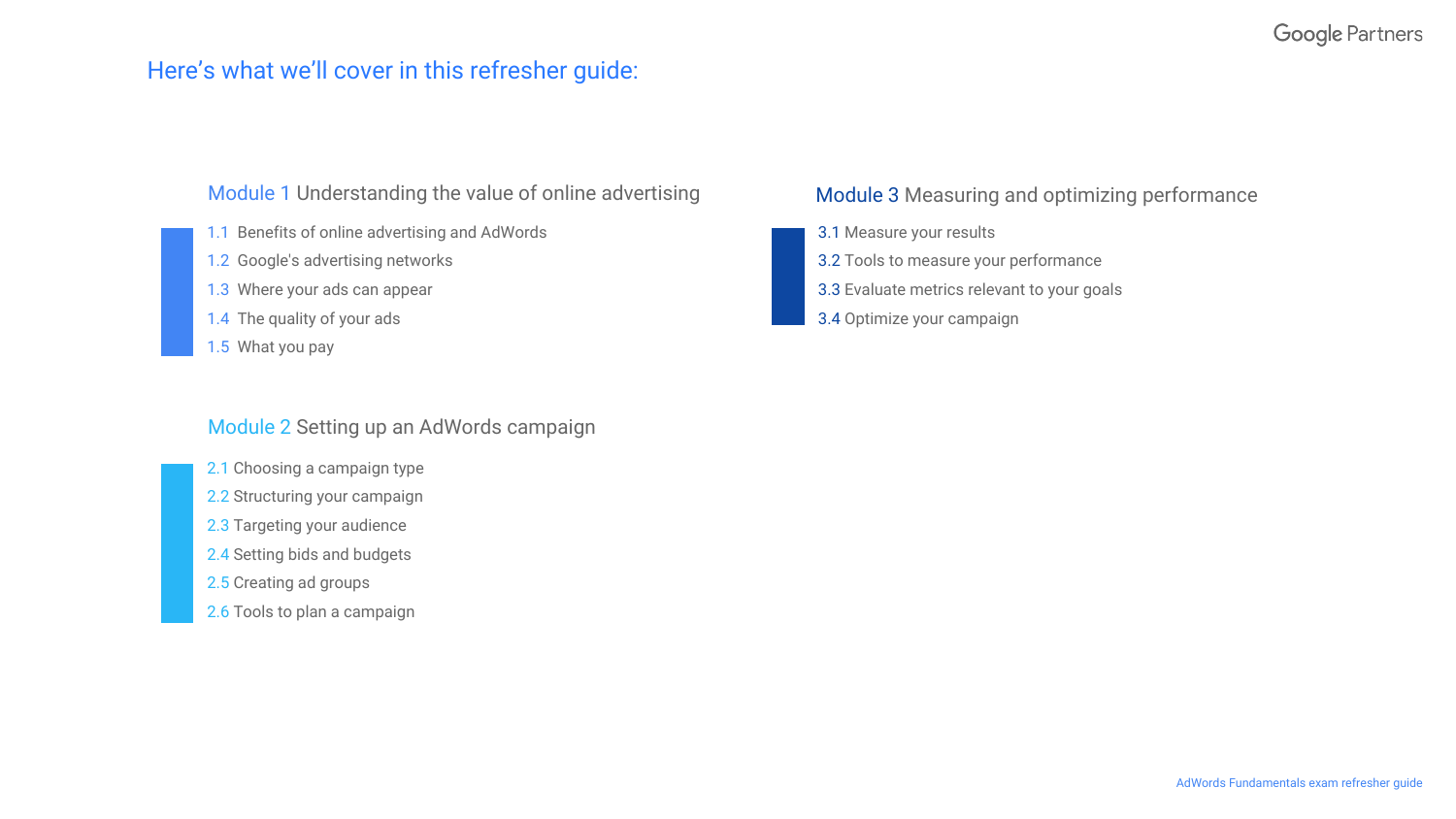## <span id="page-3-0"></span> **Module 1** Understanding the value of online advertising



**Google Partners**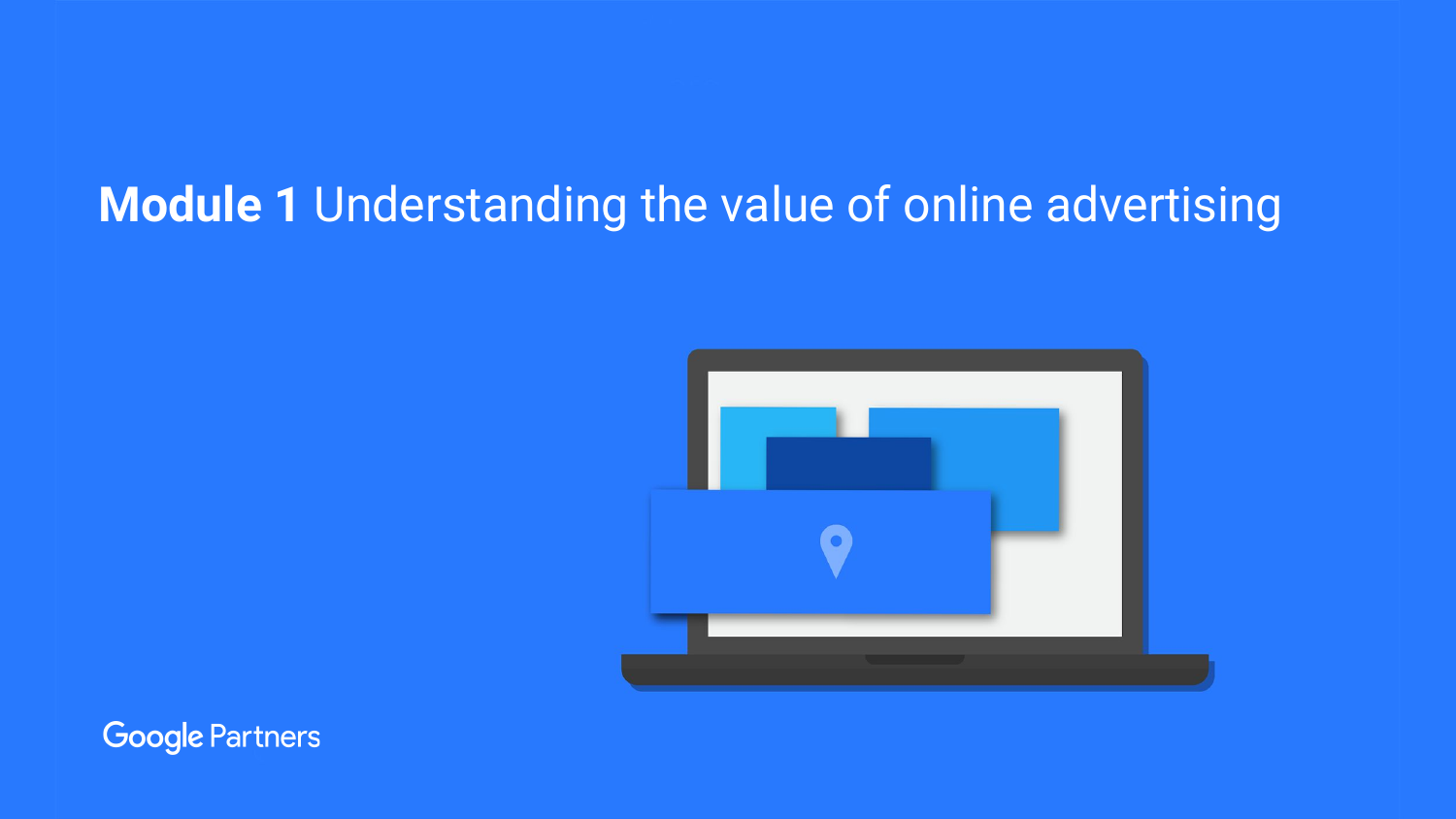## <span id="page-4-0"></span>1.1 Benefits of online advertising and AdWords

AdWords allow you to make the most of online advertising by showing your ads to the right people, in the right place, and at the right time. AdWords offers several benefits, but here are the key ones:

- 1. **Target your ads:** Targeting gives you the ability to show your ads to reach people with specific interests — namely, people who are interested in your products and services — and show them relevant ads. Make your AdWord campaigns even more targeted by using **keywords, ad location, age, location, language, days, times, frequency, and devices.**
- 2. **Control your costs:** With AdWords you'll only pay when someone clicks your ad.
- 3. **Measure your success**: With AdWords, if someone clicked your ad, you'll know. If they clicked your ad and then did something valuable to your business - purchased your product, downloaded your app, or phoned in an order - you can track that, too.
- 4. **Manage your campaigns:** If you manage multiple AdWords accounts, an AdWords manager account is a powerful tool that could save you time. You can also manage your AdWords account offline with AdWords Editor.

Learn more about **[advertising on AdWords»](https://support.google.com/partners/answer/6123875)**

## 1.2 Google's advertising networks

With AdWords, your ads can show on one or both of Google's advertising networks: the Google Search Network and the Display Network.

**The Search Network** includes Google Search, other Google sites such as Maps and Shopping, and hundreds of non-Google search partner websites (like AOL) that show AdWords ads matched to search results.

It can help advertisers show their text ads next to Google search results, and reach customers actively searching for their specific product or service.

**The Display Network** includes a collection of Google websites (like Google Finance, Gmail, Blogger, and YouTube), partner sites, and mobile sites and apps that show AdWords ads matched to the content on a given page.

It can help advertisers use appealing ad formats to reach a wide range of customers with broad interests. It can also build brand awareness, customer loyalty and engagement, and allows for specific choices on where their ads can appear, and to what type of audience.

Learn more about **[Google's advertising networks»](https://support.google.com/partners/answer/6172279)**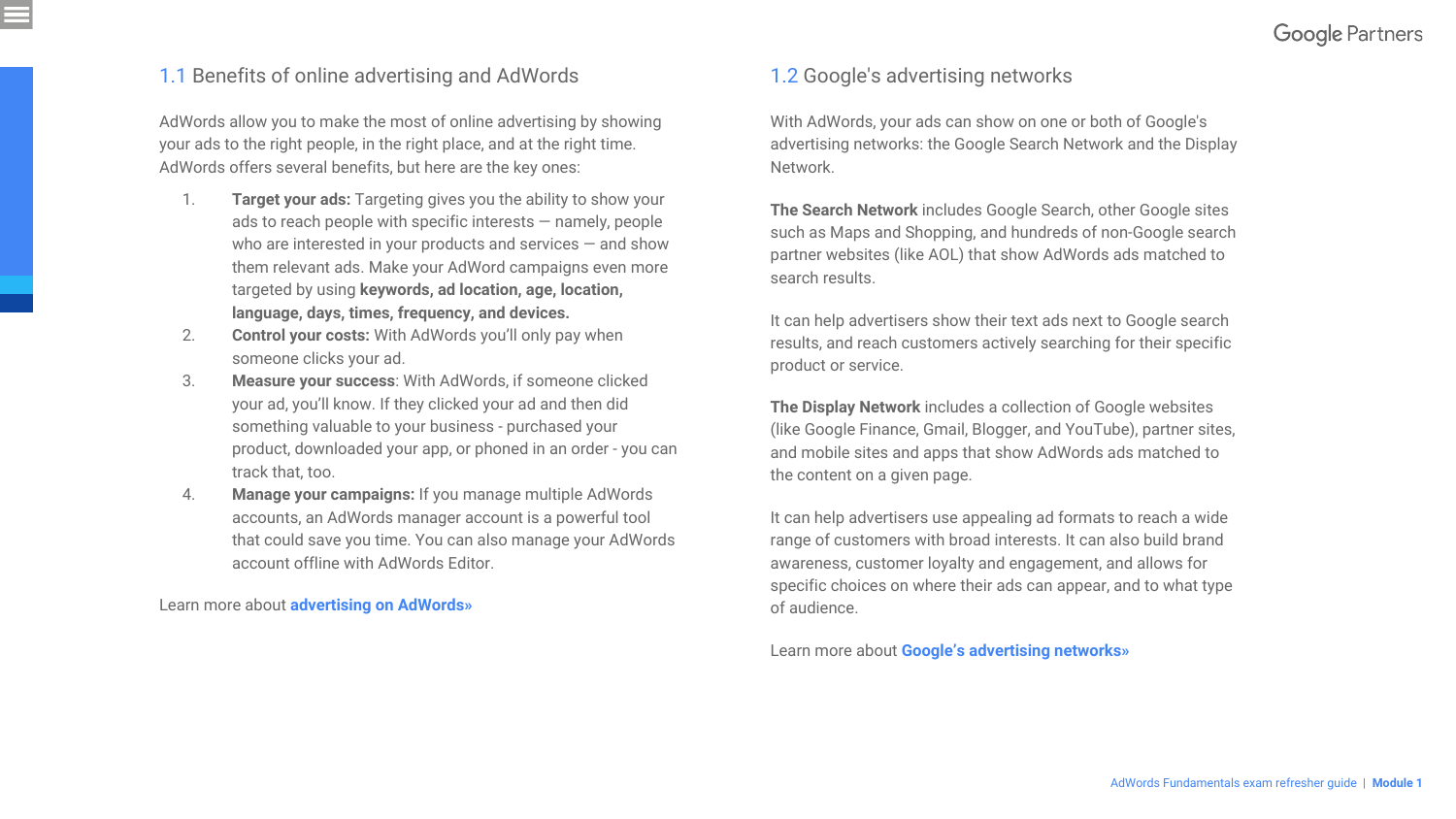## <span id="page-5-0"></span>1.3 Where your ads can appear

To understand how AdWords works, you'll want to familiarize yourself with some of the key building blocks: where your ads can appear, the quality of your ads, and what you pay for them.

#### **Showing your ads alongside search results**

You'll use [keywords](https://support.google.com/adwords/answer/6323) — words or phrases that describe your product or service to target your ads. When someone searches for terms that are similar to your keywords, your ads can appear alongside or above search results on sites that are part of the Search Network.

Keywords also help determine how much you pay. Each of your keywords has a **[maximum cost-per-click](https://support.google.com/adwords/answer/6326)** bid amount (or "max. CPC").

#### **Search ad formats**

It's also important to think about [text ads and ads with extensions,](https://support.google.com/partners/answer/6172280?hl=en-GB&ref_topic=6123873) which are the different types of ads that can appear on Search Network sites.

- **Text ads** are made up of a headline, a display URL that shows the address of your website and a description.
- **Ad extensions** are visual enhancements to search ads that more prominently display information about your business, such as a phone number, location, or links to other pieces of relevant content from deeper within your sitemap.

### **Showing your ads on websites across the Internet**

You can choose to show your ads to people as they browse the web, on the Display Network. Your ads can appear on specific websites or placements that you choose, or on websites based on the targeting methods that you choose, such as keywords, placement, audiences, and topics.

Check out this video for more info on the [Display Network](https://www.youtube.com/watch?v=omXFdKYLRW0&feature=youtu.be).

## **Display ad formats**

Here's a list of ad formats you can use on the Display Network:

- Text ads
- Image ads
- Rich media ads
- Video ads

## **Showing your ads on mobile phones**

Reach potential customers as they search or visit websites on the go  $$ researching or completing purchases on their mobile phones, for example.

#### Learn more about the different **[places your ads can appear»](https://support.google.com/partners/answer/6172280)**

## **Showing your ads to specific audiences**

If you have text ads, you can choose to show them to customers in an entire country, a certain geographic location, and even to customers who use names of locations in their searches. You can also target your campaigns to the languages that your potential customers speak.

[Learn more about](https://support.google.com/partners/answer/6172280) **[where your ads can appear»](https://support.google.com/partners/answer/6172280)**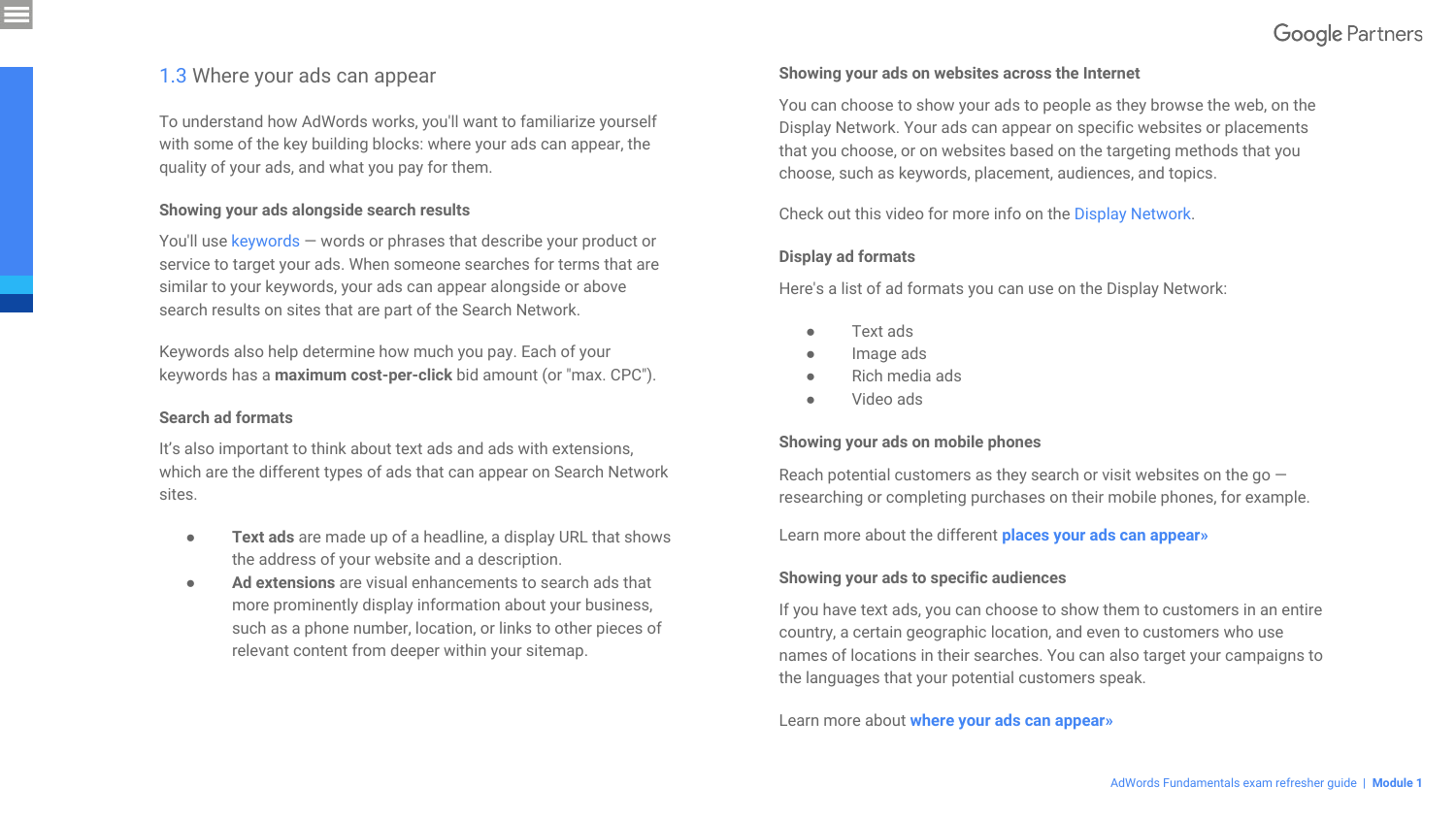## <span id="page-6-0"></span>1.4 The quality of your ads

## **Understanding Quality Score and Ad Rank**

Higher quality ads can lead to lower prices and better ad positions.

The **[Quality Score](https://support.google.com/adwords/answer/140351)** reported in your account is an estimate of the quality of your ads and landing pages triggered by that keyword in auctions throughout the day. **[Ad Rank](https://support.google.com/adwords/answer/1752122)** determines the order in which your ad shows up on the page (also known as ad position).

The components of Quality Score are expected clickthrough rate (CTR), ad relevance, and landing page experience. Each keyword gets a Quality Score on a scale from 1 to 10, where 1 is the lowest score and 10 is the highest.

The more relevant your ads and landing pages are to the user, the more likely it is that you'll have a higher Quality Score and benefit from having higher quality components of your Ad Rank, such as a higher ad position or lower cost-per-click (CPC).

Learn more about **[the quality of your ads](https://support.google.com/partners/answer/6172293)»**

## 1.5 What you pay

AdWords gives you control over your advertising costs, and there's no minimum amount that you have to spend. Instead, you set a daily budget and choose how you'll spend your money.

## **Choosing a bidding strategy**

Choosing how you'll spend your money means choosing how you'd like to bid. Try choosing a bidding strategy based on your goals, such as whether you want to focus on getting clicks, impressions, or conversions. Bidding strategies include **cost-per-click (CPC), cost-per-thousand impressions (CPM) and costper-acquisition (CPA)**.

## **Setting a daily budget**

Your daily budget is the amount you're willing to spend each day, on average, for each ad campaign in your account.

But even though your actual costs may vary, your daily budget limits the costs you can accrue over the average number of days in a month.

For more guidance on setting the right budgets and bids, check out [this video](https://youtu.be/saaIn1JR0CU).

## **How much you're charged**

If you're using CPC or CPM bidding, you'll only be charged what's needed for your ad to appear higher than the advertiser immediately below you.

If you're using CPA bidding, the actual amount you'll be charged might exceed your specific bid. That's because this amount depends on factors outside of Google's control, such as changes to your website or ads, or increased competition in ad auctions. However, our system is designed to adjust over time, so the longer you use CPA bidding, the less likely it is that your actual CPA will exceed your specific bid.

## Learn more about **[what you pay](https://support.google.com/partners/answer/6172290)»**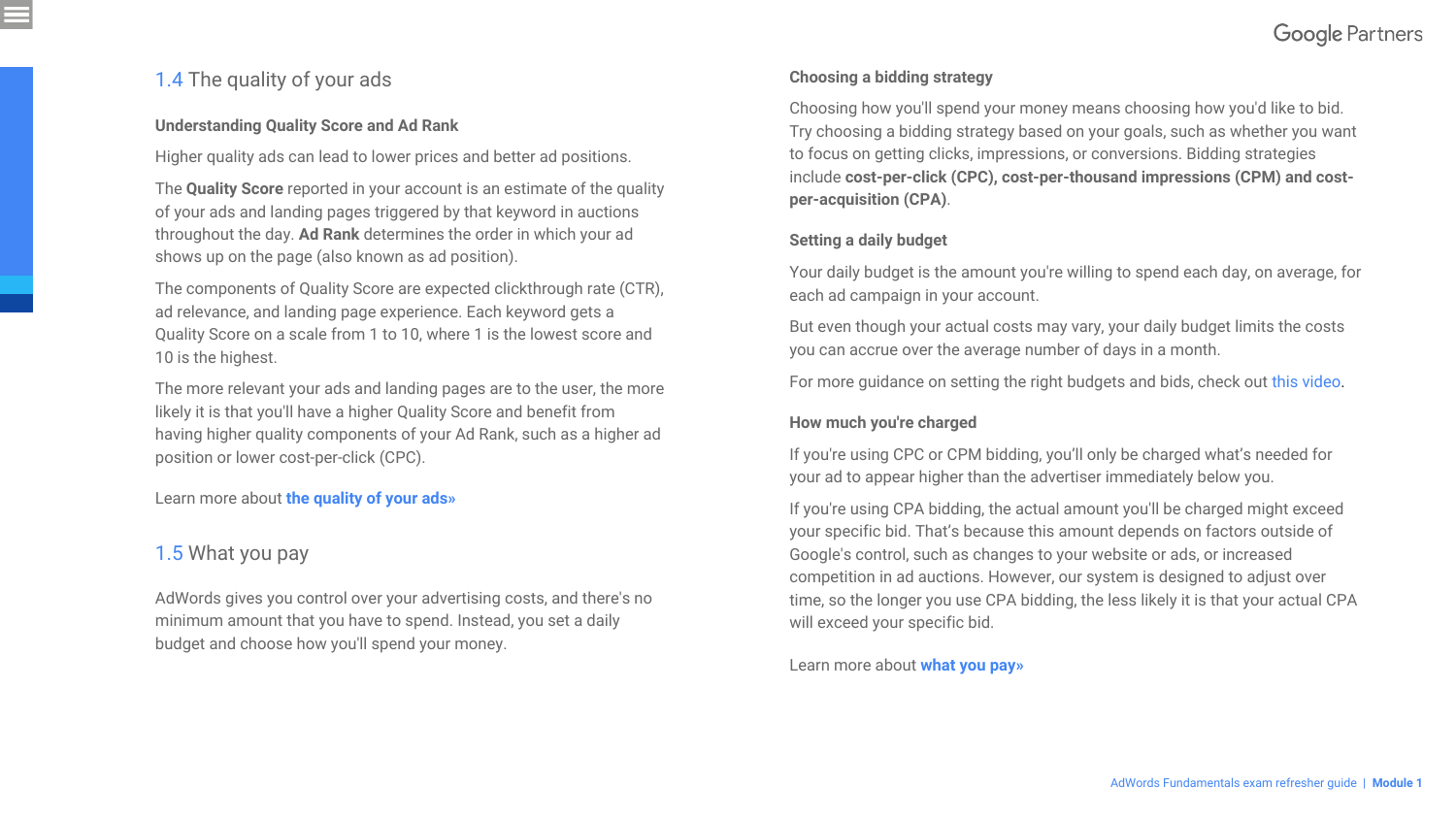## <span id="page-7-0"></span> **Module 2** Setting up an AdWords campaign



**Google Partners**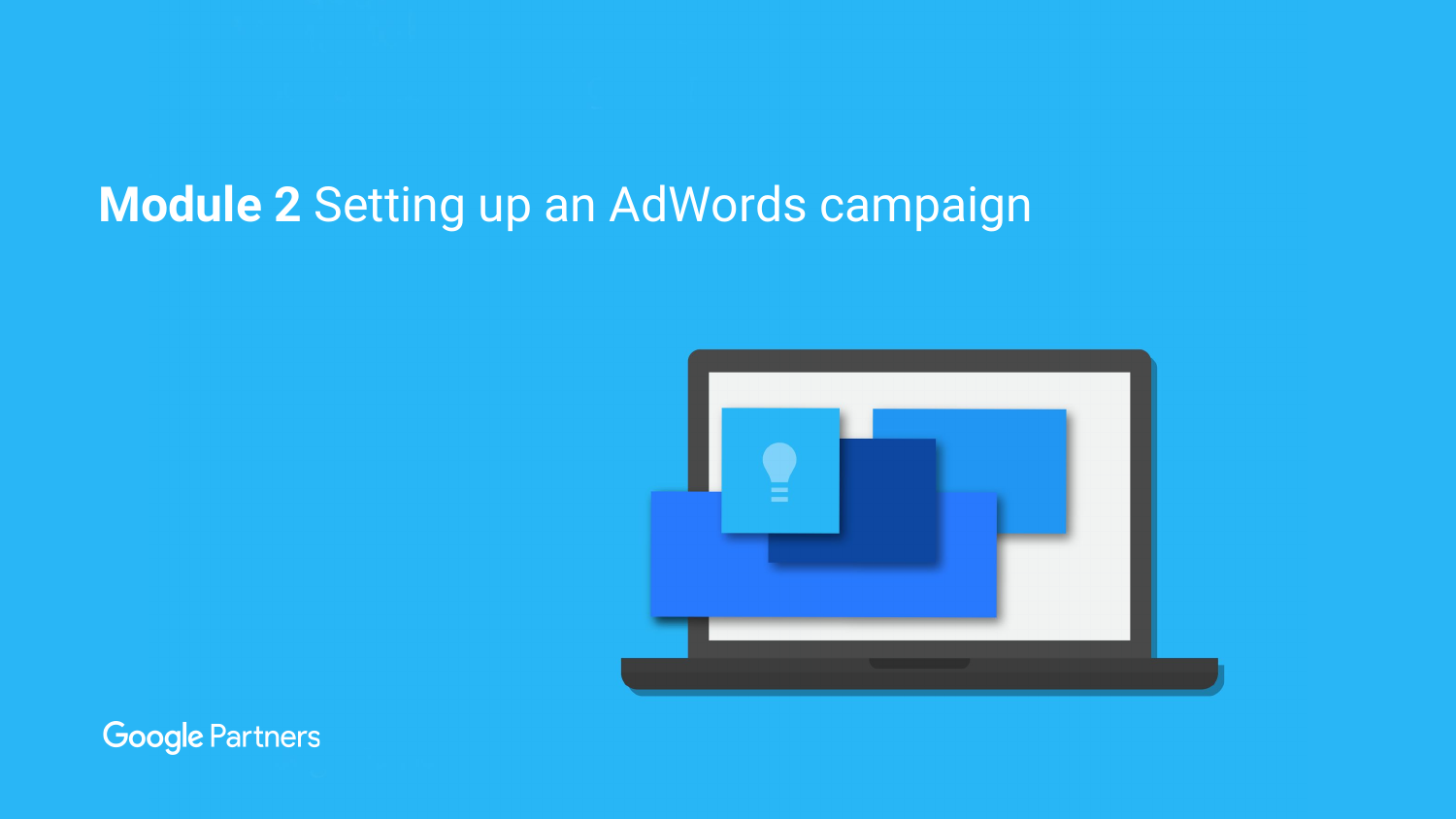## **Google Partners**

## <span id="page-8-0"></span>2.1 Choosing a campaign type

When you start setting up your AdWords campaign, you'll need to choose a campaign type and a campaign sub-type.

The most commonly used campaign types include:

### **Search Network only**

Ads can appear throughout websites on the Google Search Network. Your AdWords keywords are linked to the words or phrases that someone uses to search on Google, then relevant text ads are shown on search results pages.

### **Display Network only**

Ads can show throughout the Display Network. This campaign type works by matching your ads – including text, image, rich media, and video ads – to websites and other placements, such as YouTube and mobile apps, with content related to your targeting.

## **Search Network with Display Select**

Allows you to show your ads – including text, image, rich media and video ads – with search results on the Google Search Network and relevant placements within the Display Network. With this option, your budget is shared across both networks.

Check out this video on **[different types of campaigns](https://www.youtube.com/watch?v=S-g86ckiMBA)»**

### **Campaign sub-types**

When you create any of the above campaign types, you'll also need to choose a more specific campaign sub-type; the most common are the "Standard" or "All features" sub-types.

You might choose a specialized campaign sub-type so you can remarket your ads, or show them in mobile apps.

### **Remarketing**

Show text, image, or video ads to people who have already visited your website when they browse other websites on the Display Network.

### **Ads in mobile apps**

Reach the growing audience of people using mobile phones and tablets by showing your ads in apps. Your ads will be matched to apps through the Display Network.

Learn more about **[choosing a campaign type»](https://support.google.com/partners/answer/6123890)**

## 2.2 Structuring your campaign

AdWords is organized into three layers: account, campaigns and ad groups.

- **Account:** Your account is associated with a unique email address, password and billing information.
- **Campaigns:** Each campaign in your account has its own budget and settings that determine where your ads will appear.
- **Ad groups:** Each ad group within a campaign contains a set of similar ads and keywords that you want to trigger your ads to show.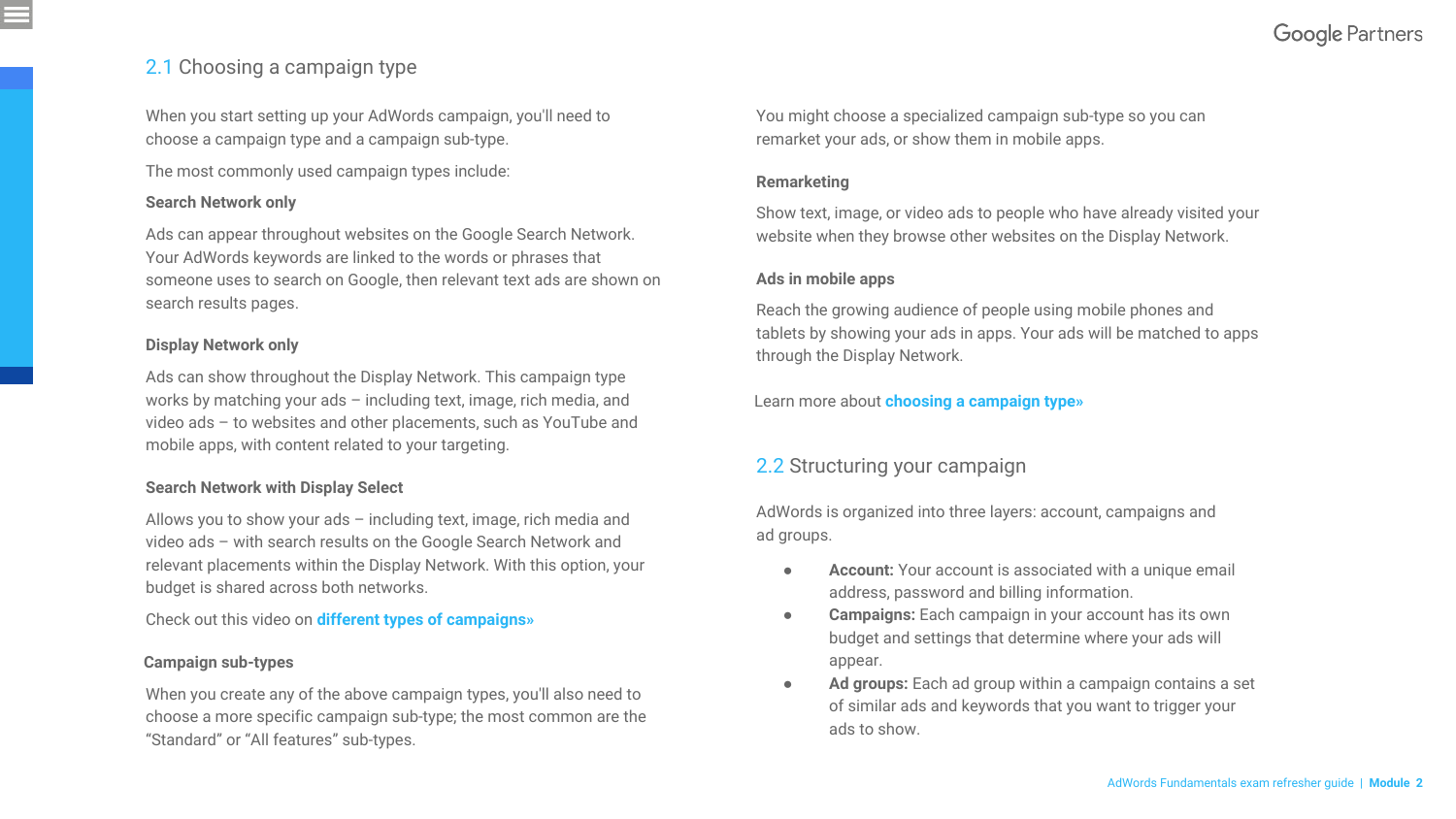## <span id="page-9-0"></span>**Structuring your campaign**

With AdWords, you'll organize your account into separate campaigns, with each campaign focusing on a single business goal. One effective approach is to organize your campaigns around specific themes or products. You control the following at the campaign level:

- How much you're willing to spend on clicks, impressions or conversions from your ads
- Networks and geographical locations where you want your ads to show
- Other top-level settings that affect your ad groups

## **Organizing your ad groups**

Each campaign contains one or more ad groups. An ad group allows you to organize your campaign into sets of ads and keywords that directly relate to each other, which can improve your Quality Score and help to boost your return on investment. For Search Network campaigns, this helps you show ads that are relevant to the searches of people that you're trying to reach. For campaigns targeting the Display Network, you can create relevant ads to show to customers browsing websites about similar topics.

Learn more about **[structuring your campaign](https://support.google.com/partners/answer/6172648)»**

## 2.3 Targeting your audience

Showing your ads to the right customer is a key part of a successful advertising campaign that helps you reach your goals. Here are the different ways in which you can use AdWords to display your ads:

## **Keyword targeting**

Use keyword match types such as broad match, broad match modifier, phrase match, exact match and negative match to control which searches trigger your ad. You can also add negative keywords for campaigns that show ads on the Search Network or keyword exclusions for campaigns that show ads on the Display Network.

## Learn more about **[keyword match types](https://support.google.com/partners/answer/6172649)»**

## **Display Network targeting**

In addition to keywords, you can use different targeting methods to match your ad to places or audiences on the Display Network. These include:

- **Contextual targeting:** Match relevant website content using keywords or topics
- **Audiences:** Reach specific groups of people using affinity audience, in-market audiences, remarketing and/or demographics
- **Managed placement targeting:** Select specific websites and apps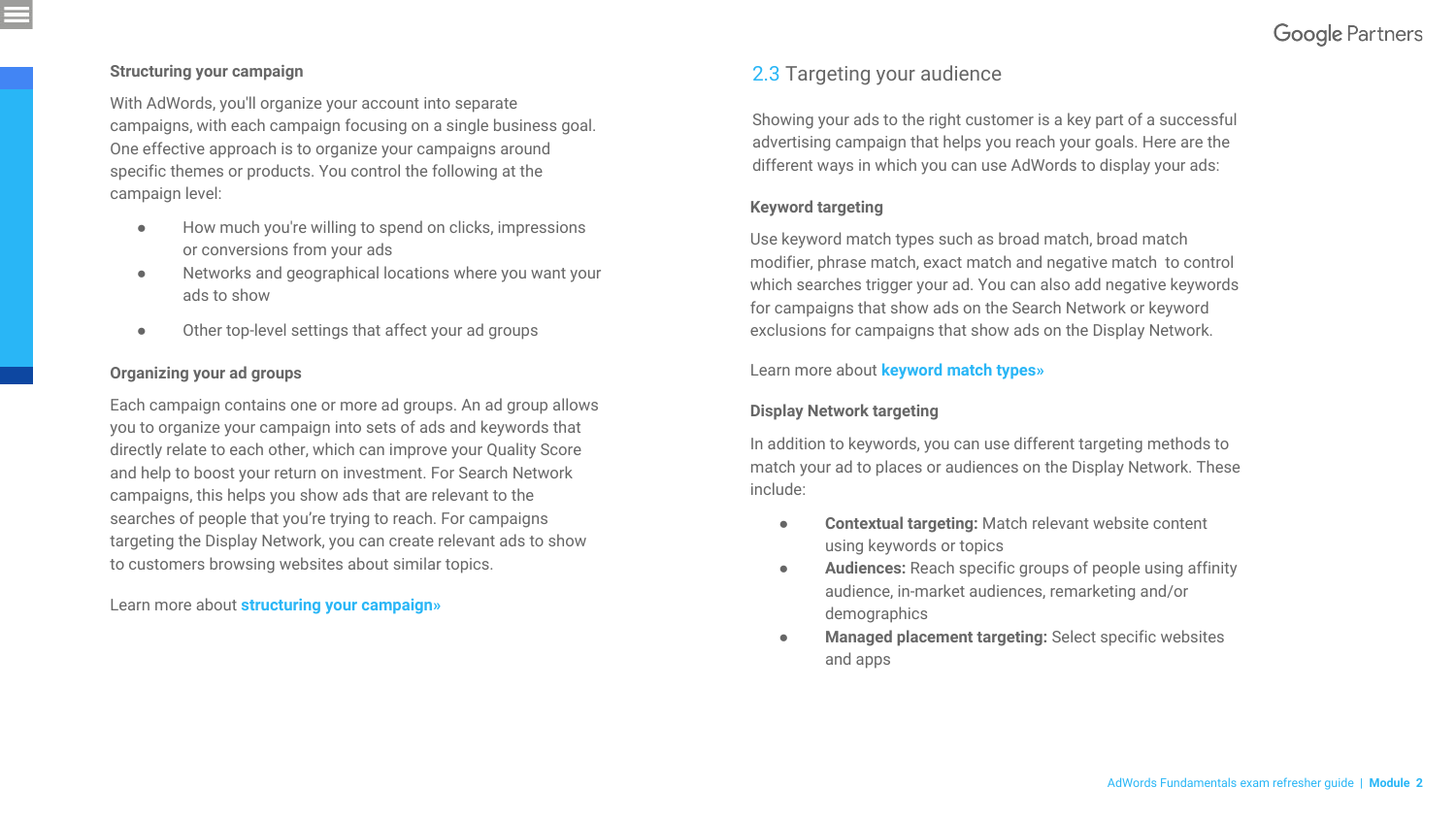## <span id="page-10-0"></span>**Location and language targeting**

With location settings, you can target the geographic areas in which you'd like your ads to appear.

Language targeting helps ensure that your ads will appear on websites that are written in the language of the customers you'd like to reach.

## **Device targeting**

You can also reach your customers while they're on the move by showing your ads when people are searching or visiting Display Network websites on their mobile phones with full browsers, such as iPhones and Android devices.

## Learn more about **[targeting your ads](https://support.google.com/adwords/answer/1704368)»**

## 2.4 Setting bids and budgets

Once you have decided which networks you want to display your ads on and who you want to show them to, you're ready to think about your budget. There are two things that you'll want to consider:

Your budget: Your daily budget is the amount that you set for each campaign to indicate how much, on average, you're willing to spend per day.

**Your bidding strategy:** Depending on which networks your campaign is targeting, and your advertising goals, you can determine which strategy is best for you.

To refresh your memory, here are the bid strategies that you can choose from:

- **Cost-per-click (CPC) bidding:** Use if you want to drive customers to your website.
- **Cost-per-impression (CPM) bidding:** Use if you want to make sure that customers see your message.
- **Cost-per-acquisition (CPA) bidding:** Use if you want to maximize conversions on your website.

Learn more about **[setting bids and budgets](https://support.google.com/partners/answer/6172624)»**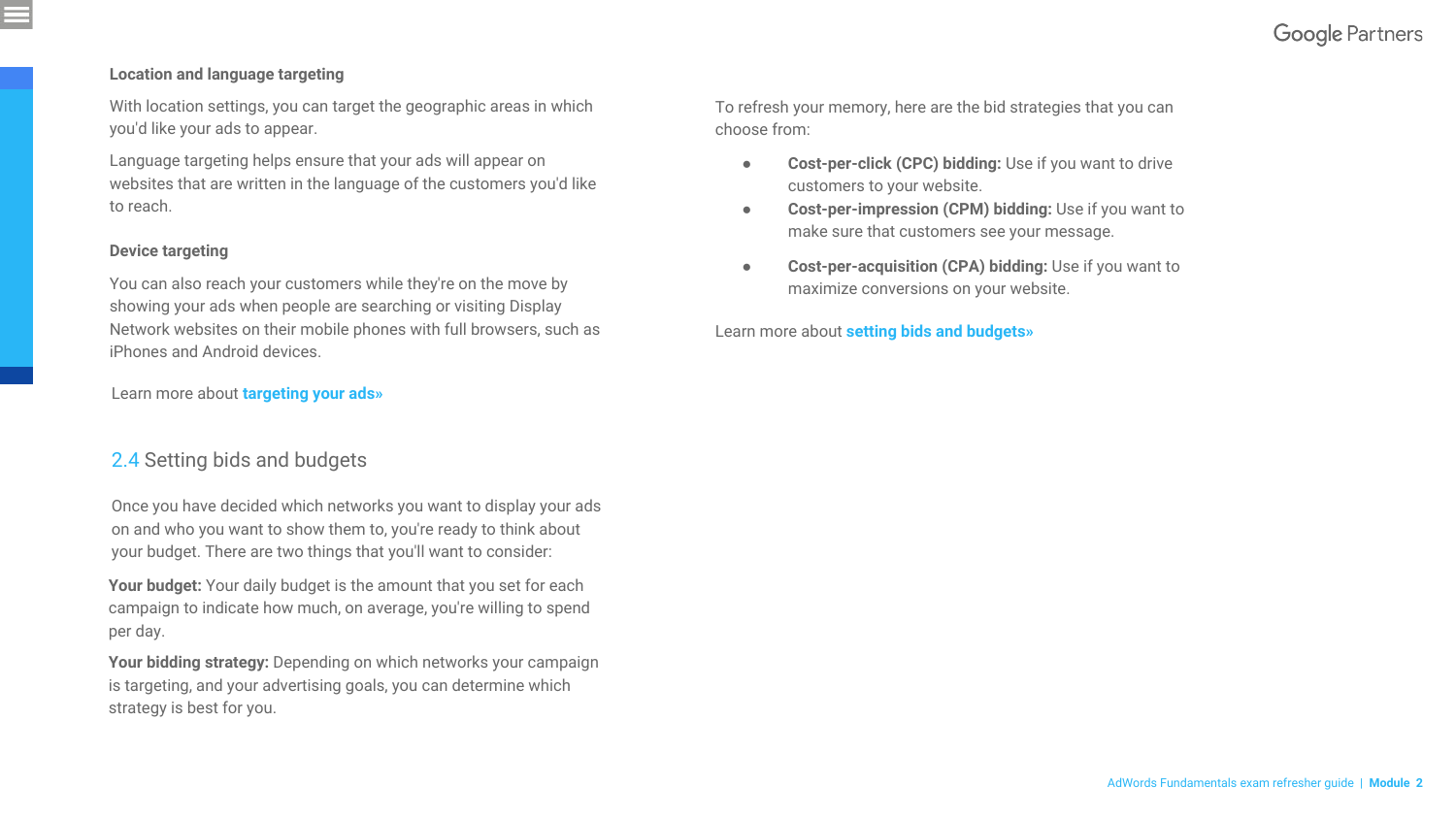## <span id="page-11-0"></span>2.5 Creating ad groups

Each ad group contains a set of keywords, ads and bids that you manage. For your Display Network campaigns, your ad groups can include other targeting methods, such as demographics or remarketing lists.

Some of the main components of ad groups for campaigns that you'll run on the Search or Display Network include:

## **Keywords**

Tips for creating your keyword list:

#### **Choosing and organizing your keywords**

- Think like a customer
- Align your keywords with your goals
- Group similar keywords into themes

#### **Researching new keywords**

- Use the Keyword Planner or Display Planner
- Review your search terms report

## **Optimizing your keywords**

- Use keyword match types
- Include negative keywords

## **Ads**

Depending on the type of campaign that you create, different types of ads formats and ad extensions will be available.

Keep in mind that all ads go through an approval process – we want ads to be useful, varied, relevant and safe for users when serving them across the Google Network. We review your active and paused ads, keywords and website according to our [advertising policies.](https://support.google.com/adwordspolicy/)

### **Types of ad formats include:**

Texts, Ad extensions, Image, WAP mobile, App promotion ads, Instream video, Product Listing Ads, Call-only ads.

#### **Types of ad extensions include:**

- 1. **Manual extensions:** App extensions, Call extensions, Location Extensions, Review extensions, Sitelinks extensions, Callout extensions
- 2. **Automated extensions:** Consumer ratings, Previous visits, Social extensions, Seller ratings

## **Best practices for creating effective ads**

- Connect your ads and keywords
- Highlight what makes you unique
- Include a call-to-action
- Match your ad to your landing page
- Tailor your ads for mobile
- Use ad extensions
- **Experiment**

#### Learn more about **[creating ad groups»](https://support.google.com/partners/answer/6172645)**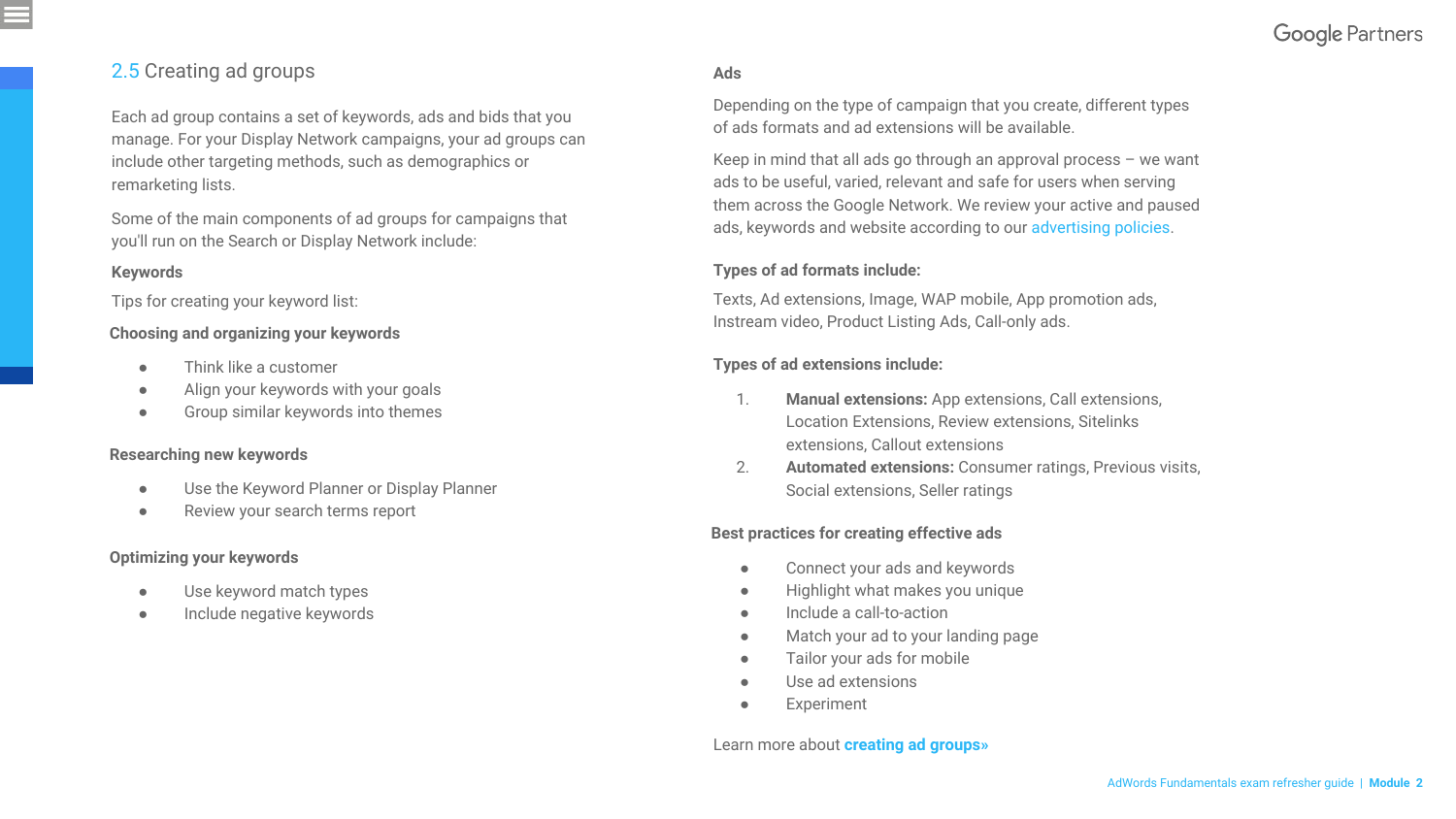## **Google Partners**

## <span id="page-12-0"></span>2.6 Tools to plan a campaign

AdWords offers several tools to help you build your campaigns and achieve your advertising goals, including Keyword Planner and Display Planner.

You can use Keyword Planner to build your Search Network campaigns, getting keyword and ad groups ideas along with search traffic estimates. Or, you can use the Display Planner to plan your Display Network campaigns, getting targeting ideas along with impression estimates. Both tools allow you to add your plan to new campaigns or existing ones, or download your plan to share with clients and colleagues.

Learn more about tools to **[plan a campaign»](https://support.google.com/partners/answer/6172646)**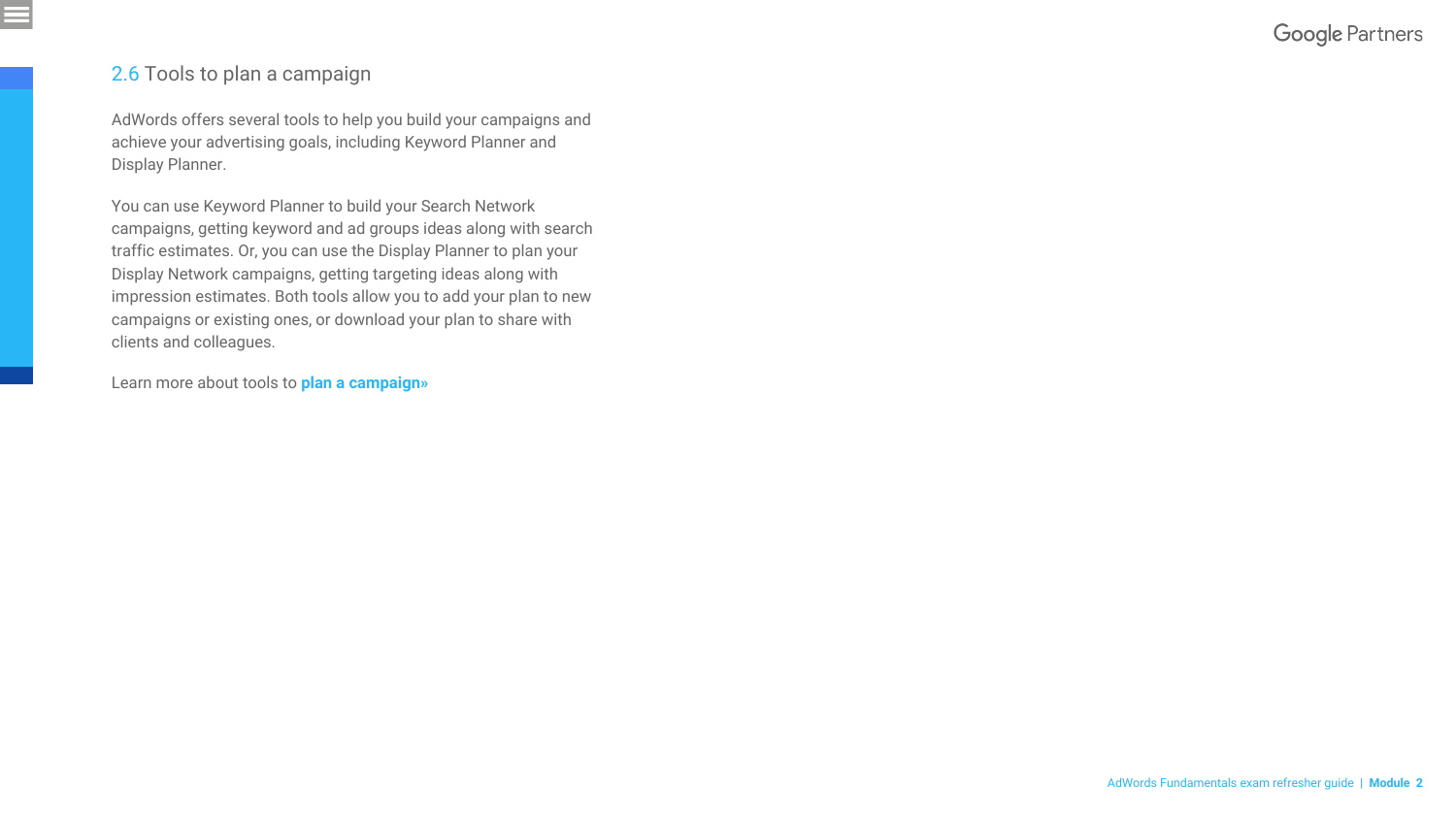## <span id="page-13-0"></span> **Module 3** Measuring and optimizing performance



**Google Partners**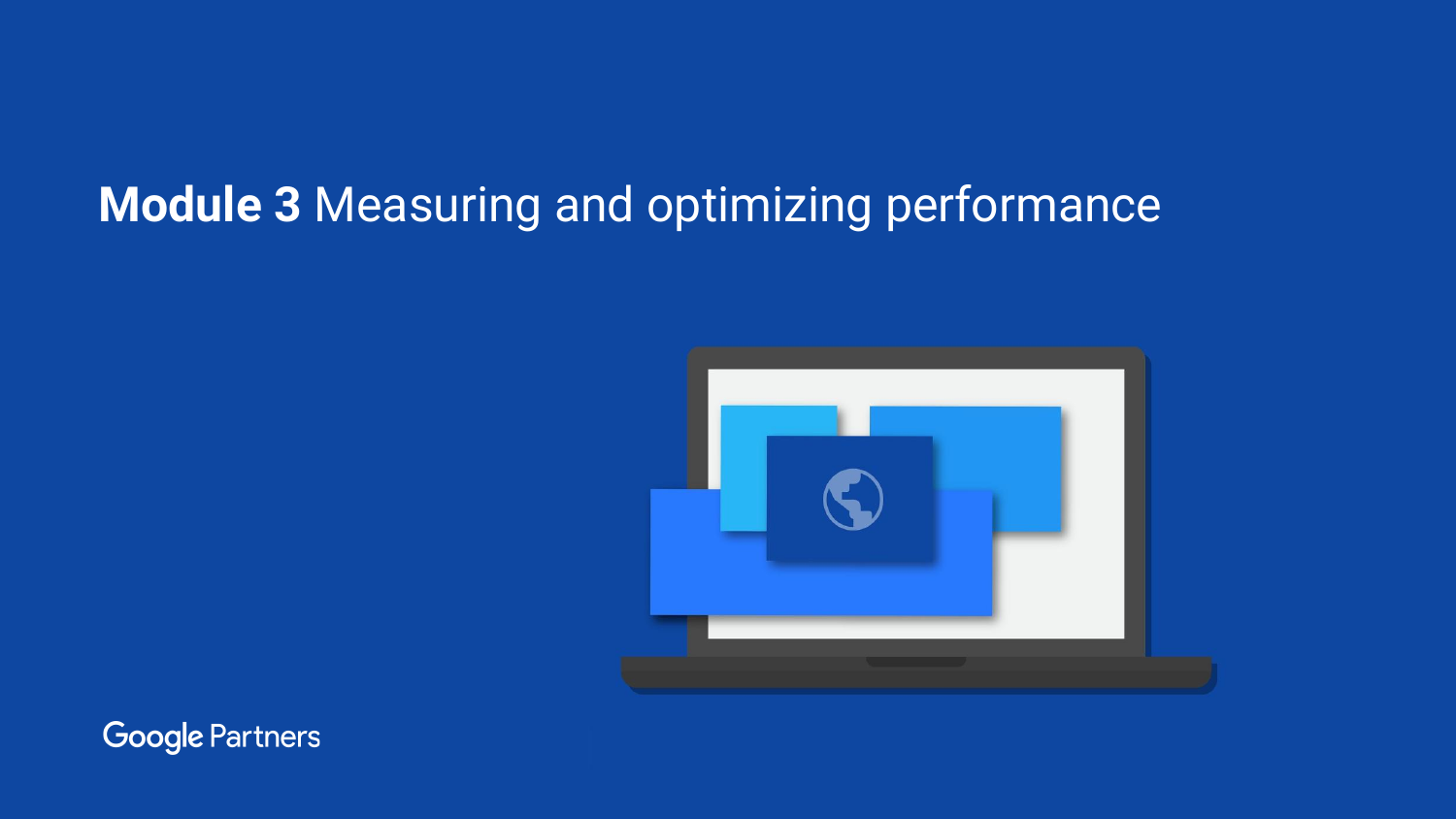## <span id="page-14-0"></span>3.1 Measure your results

You can analyze basic account, campaign and ad group information using different data and reports available in AdWords. There are also advanced reports that go beyond the number of clicks or impressions that you're getting, allowing you to see the impact AdWords has on your business.

Check out this video on **[understanding AdWords reports and statistics](https://support.google.com/partners/answer/6172626)»**

#### **Understanding AdWords reports and statistics**

#### **Customize your data**

You'll want to think about your AdWords goals and decide which statistics are most important for measuring progress toward those goals. Then, you can customize the data in your statistics table to see how your campaigns, ad groups, ads and keywords are performing.

## **Dimensions tab**

You can use the Dimensions tab to look at data across your entire account, an individual campaign or an ad group.

#### **Search terms report**

The Search terms report allows you to see the terms that people were searching for when your ad was shown. You can also see the performance metrics for those searches.

## **Top movers report**

The top movers report lets you see which campaigns have the biggest changes (increases or decreases) in clicks, costs and conversions, and shows you some possible causes for those changes.

## **Paid & organic report**

With the paid & organic report, you can see how often pages from your website are showing in Google search results, and which queries triggered those results to show on the search results page.

## **Auction insights**

Use the Auction insights report to compare your performance with other advertisers who are participating in the same auctions that you are.

Learn more about **[measuring your results](https://support.google.com/partners/answer/6172626)»**

## 3.2 Tools to measure your performance

As you get your campaign up and running, you'll want to consider several different tools that can help you measure and optimize your ad performance. These tools include the following:

## **Conversion tracking**

Conversion tracking is a free tool that can measure what happens after a customer clicks on your ads - for example, whether they purchased your product, signed up for your newsletter or filled in a contact form.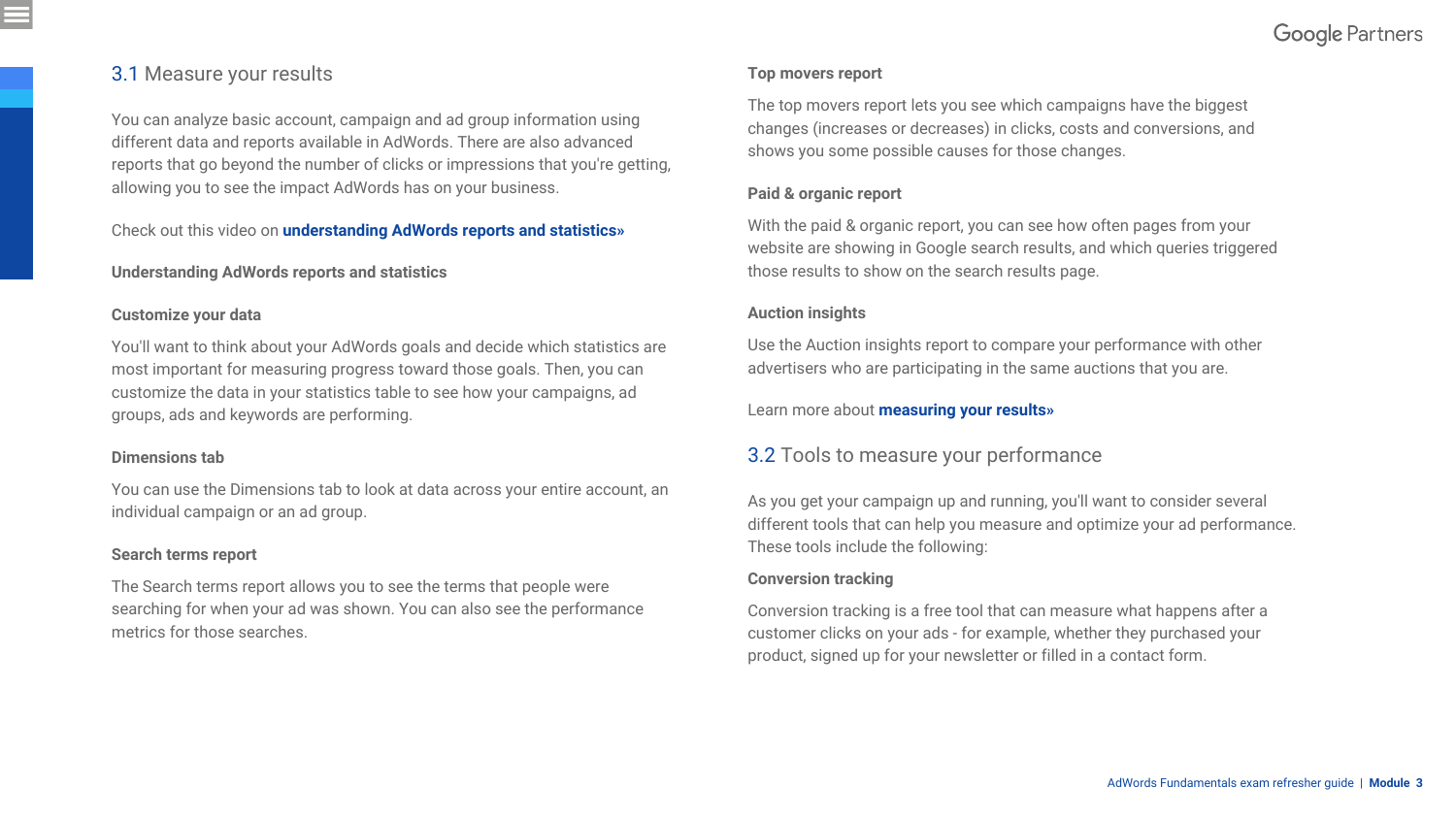## <span id="page-15-0"></span>**Google Analytics**

Google Analytics is a free Google product that shows you how people found your site and how they explored it, giving you ideas for how to optimize your website.

You can also link Google Analytics and your AdWords account to get an entire view of your customers' behaviour.

#### **Campaign experiments**

AdWords Campaign Experiments allow you to test changes to your account such as your keywords, bids, ad groups or placements - on a portion of the auctions that your ads participate in.

Learn more about tools to **[measure your performance](https://support.google.com/partners/answer/6172662)»**

## 3.3 Evaluate metrics relevant to your goals

To use AdWords more effectively, it's important to understand the business goals that you're trying to achieve and the data that's most relevant to those goals.

## **Measuring website traffic**

If your main advertising goal is to drive traffic to your website, try focusing on increasing your clicks and clickthrough rate (CTR). You'll want to start by creating great ad text and choosing strong keywords so that your ads are relevant and compelling to your customers.

#### **Measuring conversions**

To measure your results, you'll need to make sure that you're measuring conversions.

#### **Measuring return on investment**

If you're using AdWords to increase conversions such as sales, leads or downloads, you'll want to measure your return on investment (ROI) - the ratio of your net profit to your costs.

### **Measuring return on ad spend**

Measure your return on ad spend (ROAS) to see how much revenue you're generating for each dollar spent on your campaigns. Measuring your return on ad spend can give you insight into how your campaigns are performing and optimize them based on your revenue.

#### **Measuring brand awareness**

Your main goal may be to raise awareness and visibility of your product, service or cause. You'll need to decide whether you want to increase traffic to your website or to encourage customers to interact with your brand.

Learn more about **[how to evaluate metrics relevant to your goals](https://support.google.com/partners/answer/6172653)»**